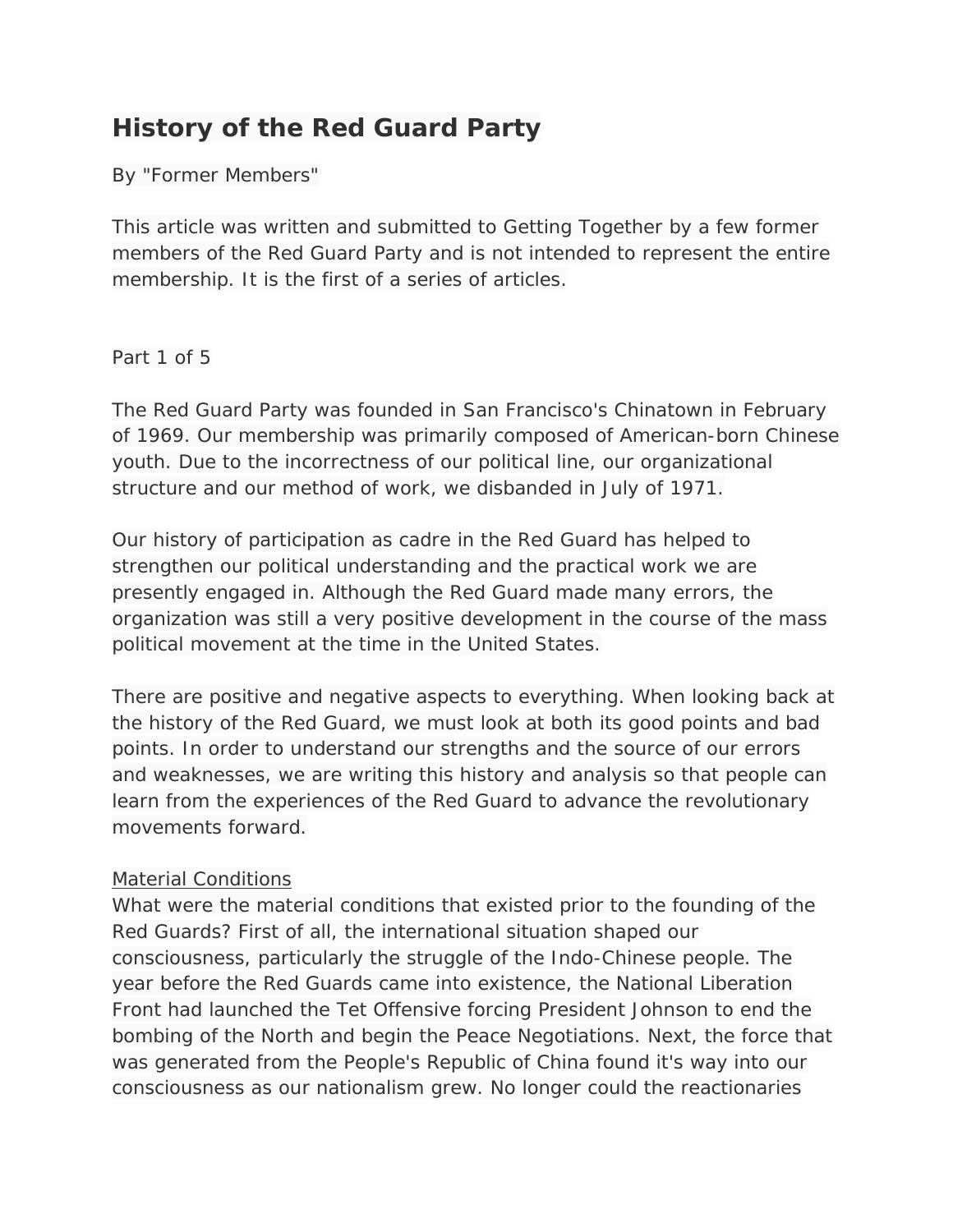deny to us the existence and accomplishments of our 800 million compatriots by claiming the feeble Chiang Kai-sek government as the real China. Secondly, the political atmosphere in the San Francisco Bay Area was one of tremendous mass political upheaval -- the growing anti-war movement to stop the U.S.'s genocidal war in Vietnam; the Third World struggles on campuses for ethnic studies and an end to the institutional racism; and the development of Third World revolutionary organizations - influenced us greatly. Thirdly, the miserable conditions which existed in Chinatown could no longer be tolerated.

Part 2 of 5

People Who Formed The Red Guard

A lot of the Red Guard members were young people who had turned to the streets of Chinatown for recreation. They faced the racism of tourists and teachers, and their inability to get -jobs pressed down hard upon them. At first, the activity of the youth confined itself to attacking tourists or else fighting the foreign-born Chinese youth. Then auto thefts and burglaries became the vogue. Soon, the burglaries became armed robberies and the police began to clamp down in earnest.

Thus, a cycle began to grow among these young people. When a youth was arrested, the reactionary Chinese newspapers would print his name in their papers in order to ostracize him from the community. Unable to get jobs, they would resort to crime to make money. At school, because of an arrest, the student would fall behind and the chances of catching up in class being very small. So what happened was arrest-probation-arrest, time and time again.

# Flight

Most of these American-born youth knew that their plight was attached to Chinatown's social conditions and that in order to break their cycle, they would need to have an organization which would address these problems. So, in late 1967, they purchased a pool hall through a raffle, forming a nonprofit organization called Leway, Inc. The idea behind Leway was to engage in co-operative capitalism and use the profits from the pool hall and other activities to build programs to serve the needs of the youth. Leway stood for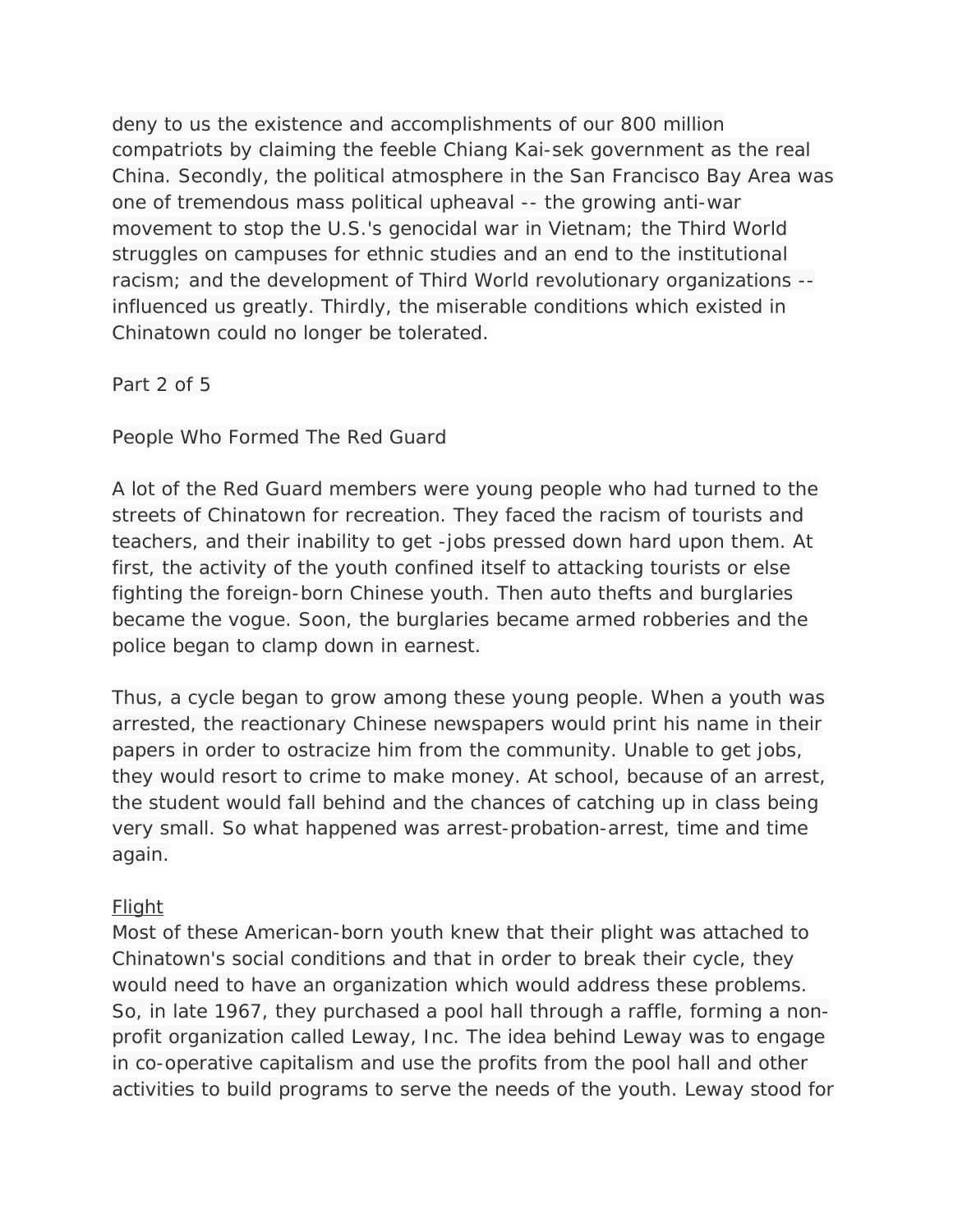## "Legitimate Ways"

The people from Leway were primarily concerned about ending police harassment, although they also tried to tackle other social problems such as getting jobs for youth. As a gathering place for youth, Leway was tremendously successful. Often 200 youth could be seem inside the pool hall. Otherwise, Leway encountered many problems. Police continued to harass the youth. In fact, Leway became the focus of police harassment in Chinatown. This was despite the fact that Leway was working with the Police Community Relations Dept., and other agencies like the Neighborhood Youth Council.

One thing that distinguished Leway from other similar organizations for youth was its principle of not accepting government funds. This was because the Leway organizers knew that the government was the enemy and that antipoverty money was just a means of co-optation. They opened up a soda fountain and tried to open up a garment co-op, but these ventures did not prove sustainable. The main source of funds continued to be the pool hall and often these funds were used for legal assistance and for paying the constantly rising rent.

## Politics

The leadership of Leway soon came to see that they were making little headway in trying to change Chinatown's social conditions. Police harassment had in fact increased. Meanwhile, people who were engaged in mass political struggle began to make links with Leway, especially the Asians who were engaged in the Third World Liberation Front struggle at San Francisco State College and the Black Panther Party. The Asians from State College knew that they were fighting for the community and that in order to wage a successful struggle, links with the community had to be made. The program of the TWLF fitted into the needs of the people who frequented Leway. That is, all Third World people have been denied a decent education because of racism and poverty and the campus should be used to educate Third World people in order to change their conditions. Soon, people from Leway were out on the picket line.

Part 3 of 5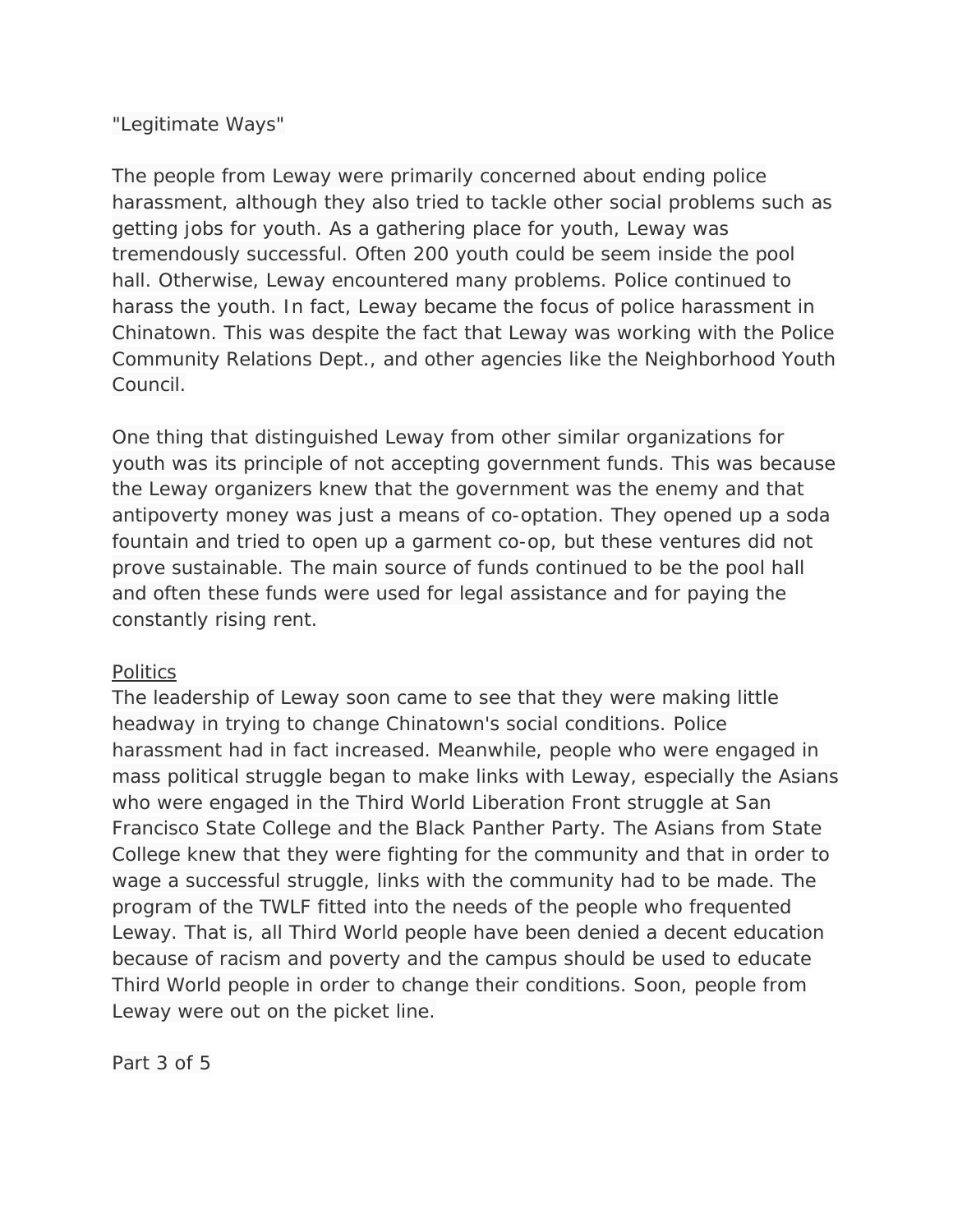## Red Book

A nucleus of Leway organizers had begun to study the Red Book and adopt the 10 point program of the Black Panther Party, establishing the basis for the future of the Red Guard Party. Within Leway, this nucleus urged Leway to become more involved in political actions in Chinatown. Leway participated in an education struggle putting forth demands that dealt with bi-lingual education, an end to institutional racism and community control of the primary and secondary schools. For the Chinese New Years' Celebration of 1969, they took part in putting together a community street fair to replace the previous yearly commercial street fair put on by traveling business fairs. Booths were set up and some of them were political.

However, the San Francisco Tac Squad came in full force, beat-up and almost arrested a member of Leway's who was working in the street fair celebration and was restraining a drunken tourist from attacking a Chinese youth. A struggle ensued and the police were briefly routed from the community. The Leway member and the Chinese youth that was being attacked became the targets of police harassment and attempted arrest rather than the drunk tourist who had initially caused the disruption. This action made some people think more seriously that they could not work within the legal channels of this society to make social change because our attempt to maintain non-violence at the street fair was met by the racist violence of the police force.

Soon after the Chinese New Year's Celebration, we were convinced that Chinatown needed an out-front political organization which could openly educate people on the problems of unemployment, bad housing, racism, etc $\hat{\sigma} \in \mathbb{R}$  are a direct result of living in a capitalist society -- an organization which would try to organize people to fight the inequities of this system. This was the beginning of the Red Guard Party. We adopted the 10 point program of the Black Panther Party, with minor changes, as our program and began to form a structure and organize programs that would relate to the needs of the community.

We first opened our office on Jackson Street, flying the Chinese five-starred flag and playing the "East is Red" out into the street. Political education classes were held and open to the public. In Leway's pool hall, reading the Red Book - Quotations from Chairman Mao - and showing films from San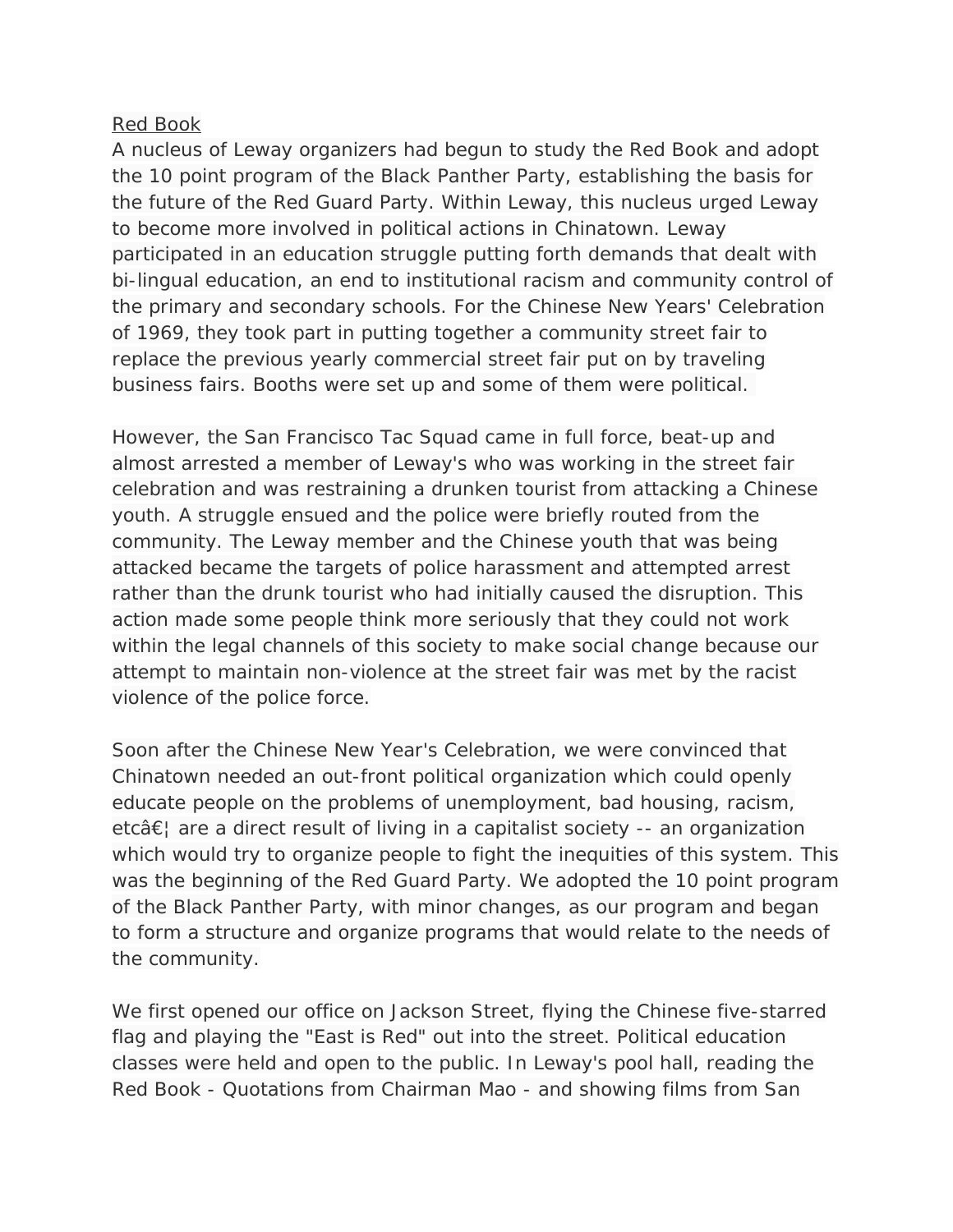Francisco Newsreel about the struggles of Third World people around the world and in the United States. In the first sessions, the whole pool room would be filled by over 60 youth, but as the police raided the place every night, intimidating the youth, people stopped coming. The police had the absolute authority to enter the place to check ID's because Leway was a public pool hall. They would come into the place four times a night with as many as twelve officers in full riot equipment. They would force everyone up against the walls and make everyone fill out field interrogation cards. The Red Guard was unable to stop this harassment by the police, so the harassment continued keeping people away form the pool hall.

In Chinatown, the Red Guards did openly advocate patriotism to the People's Republic of China. Not only patriotism, but more importantly, the politics of Socialist China - their struggles for freedom from oppression and the importance of the leadership of the Chinese Communist Party were reintroduced into the community by a series of celebrations.

On October 1, 1970, the 21st anniversary of the founding of the People's Republic of China, we held a celebration bringing people together who felt nationalism and patriotism to their motherland, which they kept silent for a long time. The first event was at Portsmouth Square Park to distribute free food and leaflets to announce the evening event at the Committee Theatre. As we entered the park, the Chinese Anti-Communist League was holding a memorial service "to the millions of compatriots killed by the Communists." We, being patriotic to the People's Republic of China, were a direct attack to their politics and even more when we unfurled the five starred flag. At this point a speaker on the stage representing the Anti-Communist League yelled "Kill Them," which led to a fight as police looked on. It was only after some of out food had been kicked over that the police decided to stop the fighting. We continued to serve the remainder of the food even after the fighting ended. Later that evening we held a dinner and movie showing of the "East is Red". It was a successful turnout of over 300 people from the community and other Third World people. The film was received with great enthusiasm and excitement, and after the showing many elderly Chinese people expressed their happiness in seeing a film from China and looked forward to receiving more news from 'home'.

The Red Guard engaged in various petition and other campaigns directed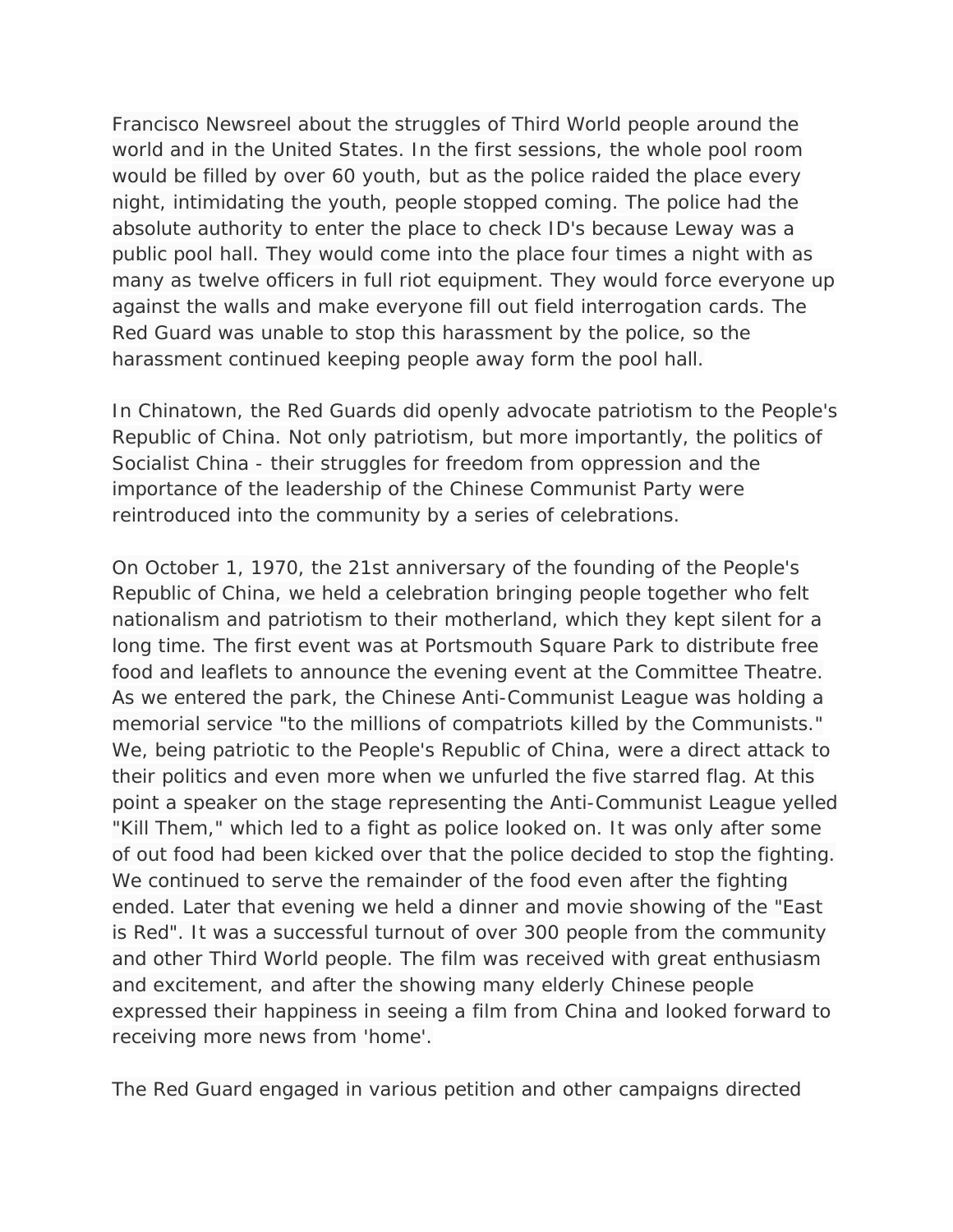primarily to anti-redevelopment struggles, i.e. preventing the Chinese Playground from being torn down to build a garage; picketing when the Kwong Chow Temple was destroyed; and leafleting attempts to stop big businessmen and landlords from tearing down the International Hotel. We helped to circulate a petition to oppose the Nixon Administration from ending a tuberculosis treatment center in Chinatown. And together, with other groups, succeed in maintaining this program.

All of these issues had the potential of developing into mass struggles that would raise the consciousness of the people of Chinatown. However, we had no idea of how to organize the people -- no mass meetings were ever held and hardly any investigation was done as to how the people felt and wanted to act on these issues. In fact, most of the political work that we did was to gain favor in the community and break us out of isolation without an understanding of how to struggle for our rights.

Our two serve-the-people programs were the Breakfast for Children program and the Free Lunch program for people in the Portsmouth Square Park. We were eager to do concrete things that would raise revolutionary concepts of the necessity to struggle against the government because it was not fulfilling the rights of people to live good lives here in the United States. But because we did no investigation of the community, and did not know how these programs would fit into raising the level of consciousness of the people, they were not successful in pointing out the contradictions of capitalism to community people. Organizationally, the programs were left up to rank and file members to run without participation of the leadership. Criticisms of these programs from within the rank and file of the organization were ignored by the leadership and this served to demoralize the cadre.

Part 4 of 5

# Anti-Student Line

Developing within the Red Guard was a strong anti-student, anti-intellectual tendency because of members' past histories of hating and rejecting their former education. Due to the lack of struggle within the organization against this tendency, a lot of sincere people who could not read well or understand larger vocabulary let this develop into a rejection of any form of study or contact with more educated persons, which hurt the vital aspect of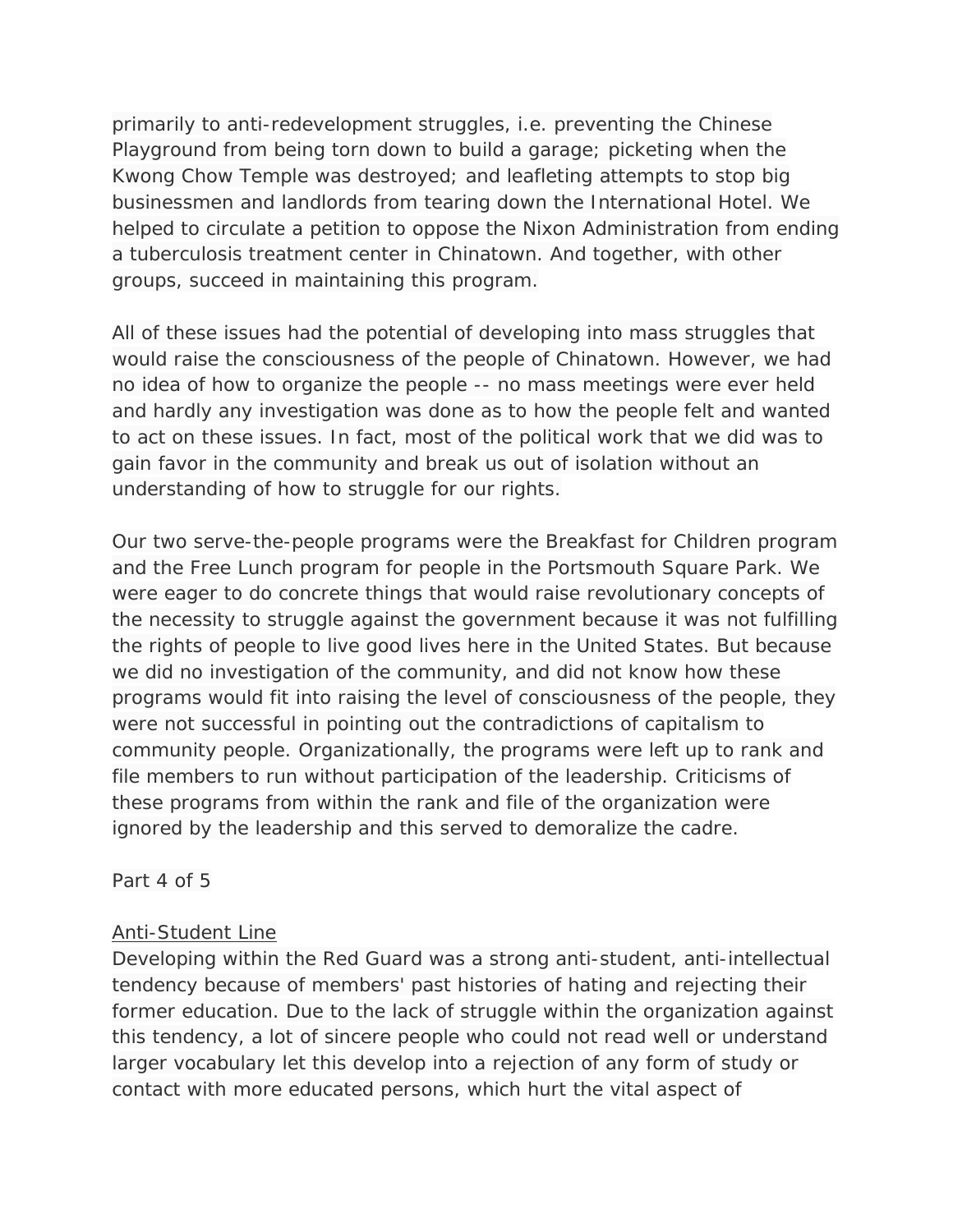developing our theoretical understanding to push the organization forward.

An activity in which this anti-student, anti-intellectual tendency took its form in practice was a rally held to celebrate the May 4 Movement in China where students left the campuses to learn form the masses. This tendency was aggravated by the fact that these particular students were backward in their approach of presenting politics to the community. Through this rally we wanted to present more openly the politics of Socialist China, which had been silenced for so long. But in trying to do this, we met objection form the Asian students. The majority of these students were very fearful of advocating sympathy with the people's Republic of China and were out of touch with the realities of the community, underestimating the people's feelings of nationalism and patriotism. So, we went ahead anyway, and proceeded in presenting our politics in the rally. Although we found that the gathering in the park was very receptive to the out-front politics, it fostered and built up the harmful tendency of negating the importance of educating ourselves and uniting with students as an important part of our work

## Political Line

The Red Guard was subject to make many errors in our practice and in developing our political line. Two main reasons for this were 1) due to us being a very young organization lacking experience and participation in the mass movement, and 2) because we did not actively study or understand the importance of grasping Marxism-Leninism-Mao Tse-tung Thought to guide our overall political work. This weakness showed up in our ultramilitary line - our incorrect analysis of the role of armed struggle. Armed struggle is the organized violence of the bourgeoisie - the State. In order to wage successful armed struggle, the support and participation of the masses has to be built step by step. However, the Red Guard leadership made their analysis based only on the street youth and not the broader masses of people and especially the working class. Also, the incorrect "theory" of Regis Debray of a foco (a small guerrilla band) which could subjectively create material conditions for a revolutionary war had its effect on the Red Guard leadership.

Because of this, the Red guard Party viewed themselves primarily as an army, rather than a political and ideological vanguard. Mass work was viewed only as a necessary attachment for building a military organization.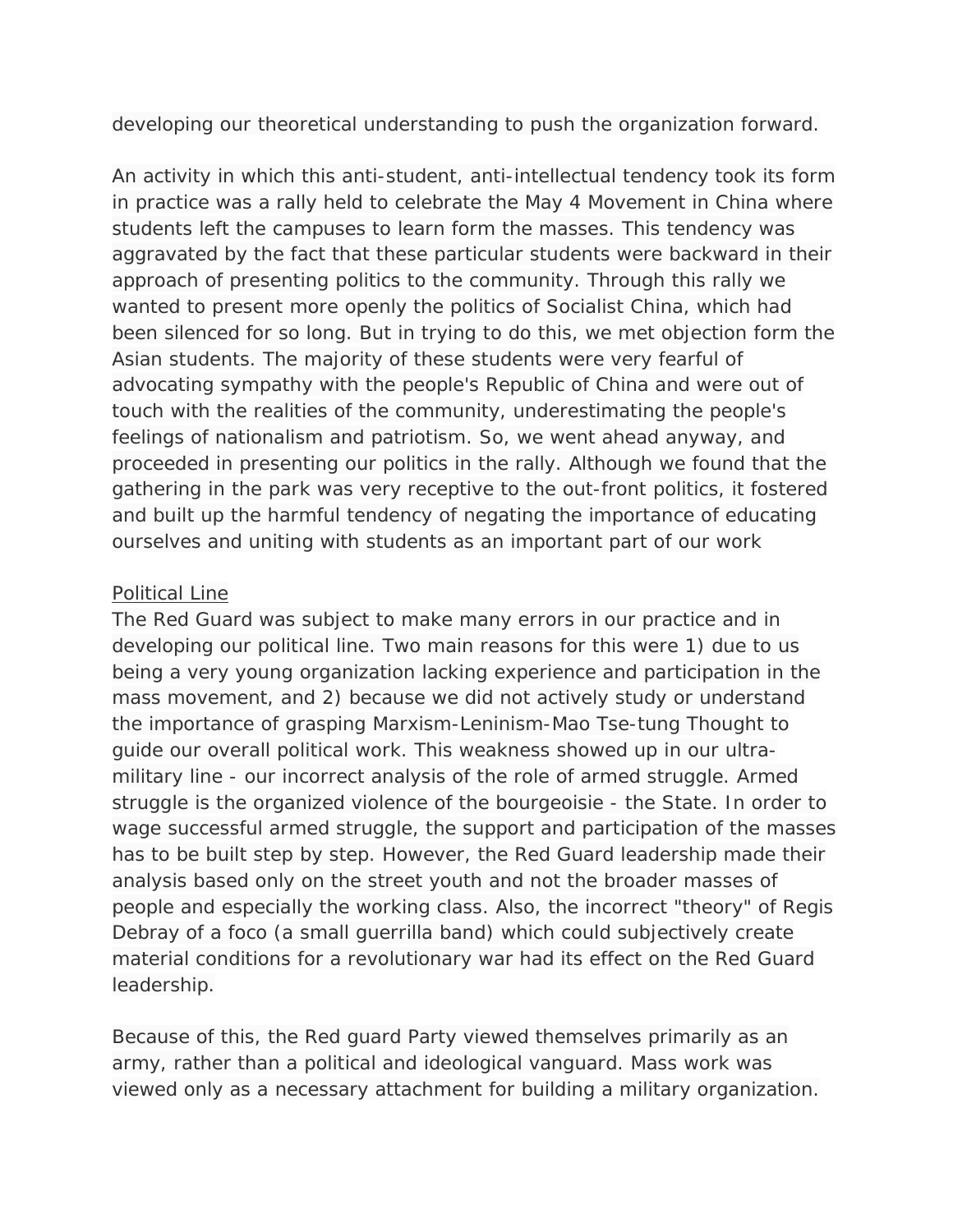Revolution was always armed struggle and hardly ever mass political struggle and ideological struggle. The gun, as a tool for liberation, was blown out of proportion to the point of building up a mystique around it. Violence was seen as the only worthwhile form of struggle. This was aggravated by the fact that we tried, through Leway, to do things within this society's channels and had never gotten the results in terms of improving the lives of people. Also, almost every step of the way in doing our work we were met by the violence of the police force against us. Thus, we felt that the only way was to arm ourselves and "off the pig", which ended up to be a very narrow and incorrect way of approaching socialist revolution.

One of the main weaknesses in the political line of the Red Guard was the failure to grasp the importance of organizing the working class. They are the class which is in sharpest contradiction with the monopoly capitalist class. They work to produce everything in this society but are denied the true benefits of their labor, and precisely because they are the major force in sustaining society, they are in the most powerful position to freeze capitalist society. In the American socialist revolution, the working class will be the most powerful, strategic class which will strike the death blow to U.S. Imperialism.

Due to the fact that we placed our primary emphasis on organizing the military aspects of preparing for revolution, we saw uniting with the workers as hoping to win their support for our military actions. In the future, without recognizing the importance of developing call-conscious revolutionary forces rooted deeply within the working class (i.e. union caucuses, workers' organizations, etc.).

Part 5 of 5

# Dissolution of the Red Guard

Building a revolutionary organization requires a continuing study of Marxism-Leninism-Mao Tse-tung Thought to develop clear overall guidance to the political practice and doing dedicated day-to-day mass work. The primary task of the Red Guard was to build a political army focused on all the technical aspects of military preparation, we neglected to do mass work to deepen our roots among the various sectors of the people and win their respect and confidence to the revolutionary cause. Therefore, the Red Guard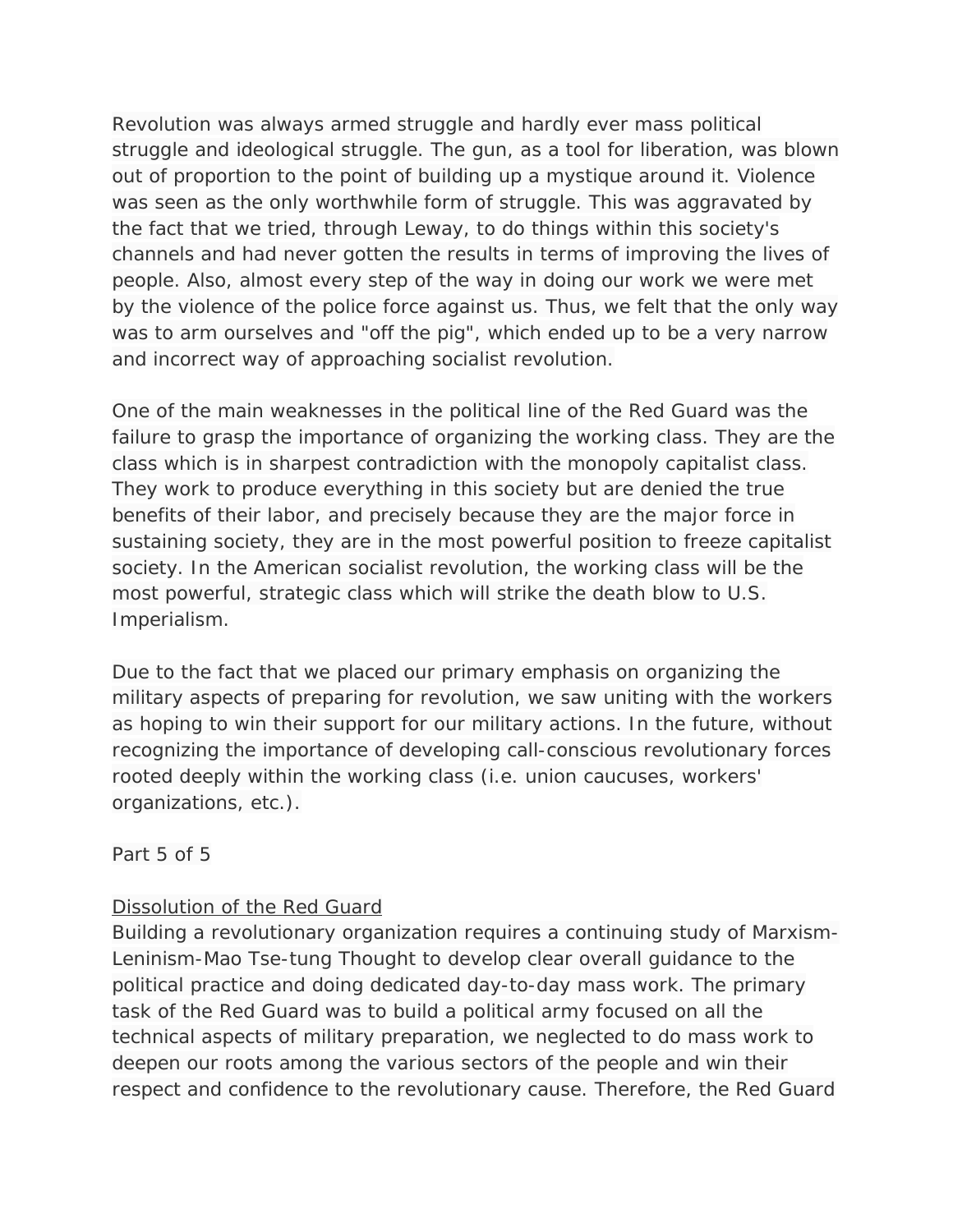Party did not develop and expand to incorporate the many ideas and active support of the Chinatown community. The masses of the people are the makers of world history and correct ideas only come from social practice, participation in the mass movement and interaction with society. Lacking this, there was no understanding of how to correctly move ahead.

Due to the lack of political clarity as a guide to work, we didn't know how to approach the task of building a strong, revolutionary political organization. Struggle within the organization as to the direction and political line did not occur, and many times the leadership would make decisions and rank and file members were left to carry out the task. We did not benefit from collective struggle and discussion which is vital in forging greater unity and understanding within the entire Red Guard to strengthen the organization.

These internal contradictions within the organization coupled with our incorrect political line, our way of approaching socialist revolution, stifled the organization's growth and development. With mounting contradictions that were not resolved, the Red Guard began to disintegrate.Concluding

## Concluding Remarks

After 20 years of silence in our community, an outcry was heard across the country of the need for revolutionary change in our community -- political force which attacked the exploitation of our labor, degradation, racism and wretched living conditions that the Chinese people have been forced to endure since we've set foot in this country. It called out to Chinese people to look towards the homeland:

1. to learn from China's struggle to overthrow oppression and exploitation of the people by imperialists and the corrupt KMT regime led by Chiang Kaisek.

2. to understand and be proud of the accomplishments of 800 million Chinese people living in a Socialist Society under the leadership of Chairman Mao and the Chinese Communist Party.

The Red Guard put forth an image of Asians in revolutionary struggle, which smashed the passive and submissive stereotype which most Americans had. This image spread across the nation inspiring Asian Americans to struggle